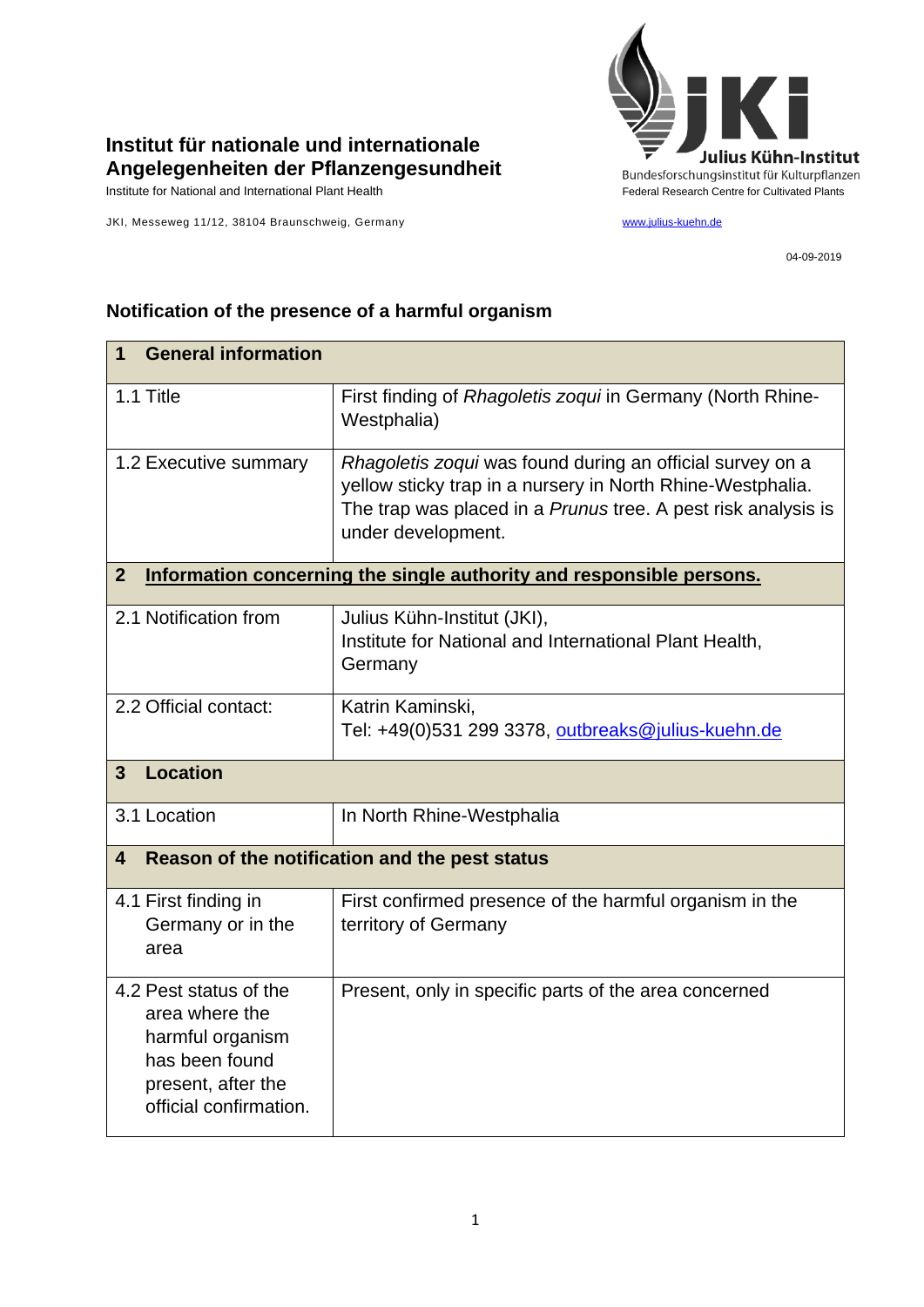| 4.3 Pest status in Germany before the<br>official confirmation of the presence, or<br>suspected presence, of the harmful<br>organism. | Absent, no pest records                                             |  |
|---------------------------------------------------------------------------------------------------------------------------------------|---------------------------------------------------------------------|--|
| 4.4 Pest status in Germany after the official<br>confirmation of the presence of the<br>harmful organism.                             | Present, only in specific parts of the<br>area concerned            |  |
| Finding, sampling, testing and confirmation of the harmful organism.<br>5                                                             |                                                                     |  |
| 5.1 How the presence or appearance of the<br>harmful organism was found.                                                              | Pest related survey on Rhagoletis<br>species.                       |  |
| 5.2 Date of finding:                                                                                                                  | 31-07-2019                                                          |  |
| 5.3 Sampling for laboratory analysis.                                                                                                 | 31-07-2019                                                          |  |
| 5.4 Name and address of the Laboratory                                                                                                | Landwirtschaftskammer Nordrhein-<br>Westfalen, Pflanzenschutzdienst |  |
| 5.5 Diagnostic method                                                                                                                 | Identification by PCR analysis                                      |  |
| 5.6 Date of official confirmation of the<br>harmful organism's identity.                                                              | 19-08-2019                                                          |  |
| Infested area, and the severity and source of the outbreak in that area.<br>6                                                         |                                                                     |  |
| 6.1 Size and delimitation of the infested<br>area.                                                                                    |                                                                     |  |
| 6.2 Characteristics of the infested area and<br>its vicinity.                                                                         | Open air - production area: nursery<br>Object: trap                 |  |
| 6.3 Host plants in the infested area and its<br>vicinity                                                                              | <b>Prunus and others</b>                                            |  |
| 6.4 Infested plant(s), plant product(s) and<br>other object(s).                                                                       | Specimen caught in a yellow sticky<br>trap                          |  |
| 6.5 Severity of the outbreak.                                                                                                         |                                                                     |  |
| 6.6 Source of the outbreak                                                                                                            |                                                                     |  |